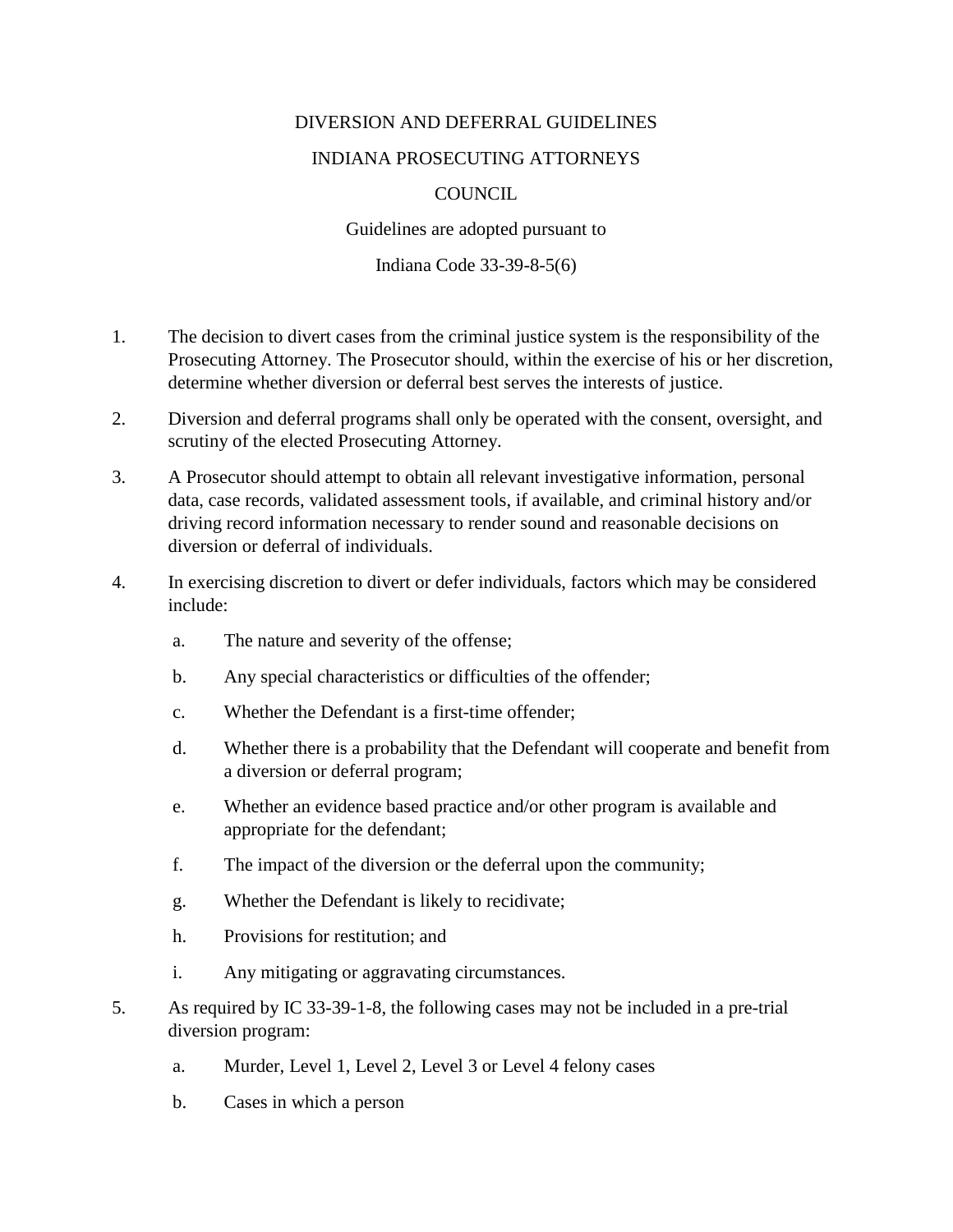- (1) holds a commercial driver's license at the time of the request for diversion; and
- (2) has been charged with an offense involving the operation of a motor vehicle in accordance with the federal Motor Carrier Safety Improvement Act of 1999 (MCSIA) (Public Law 106-159.113 Stat. 1748)
- c. Cases, except as provided in Title 12, in which a person is arrested for or charged with:
	- (1) an offense under IC 9-30-5-1 through IC 9-30-5-5; or
	- (2) if a person was arrested or charged with an offense under IC 9-30-5-1 through IC 9-30-5-5, an offense involving:
		- (a) intoxication; or
		- (b) operation of a vehicle

if the offense involving intoxication or the operation of a vehicle was part of the same episode of criminal conduct as the offense under IC 9-30-5-1 through IC 9-30-5-5.

- d. Cases in which a person is arrested for or charged with:
	- (1) an offense under:
		- (a) IC 7.1-5-7-7, if the alleged offense occurred while the person was operating a motor vehicle;
		- (b) IC 9-30-4-8(a), if the alleged offense occurred while the person was operating a motor vehicle;\*
		- (c) IC 35-44.1-2-13(b)(1); or
		- (d) IC 35-43-1-2(a), if the alleged offense occurred while the person was operating a motor vehicle; and
	- (2) who was less than eighteen (18) years of age at the time of the alleged offense.
- 6. As required by IC 34-28-5-1, an offense or violation under IC 9-24-6 (before its repeal) or I.C.9-24-6.1 involving the operation of a commercial motor vehicle may not be deferred.
- 7. A Prosecutor shall not negotiate a diversion agreement with an unrepresented defendant prior to a waiver of the right to counsel at an initial hearing before a judicial officer.